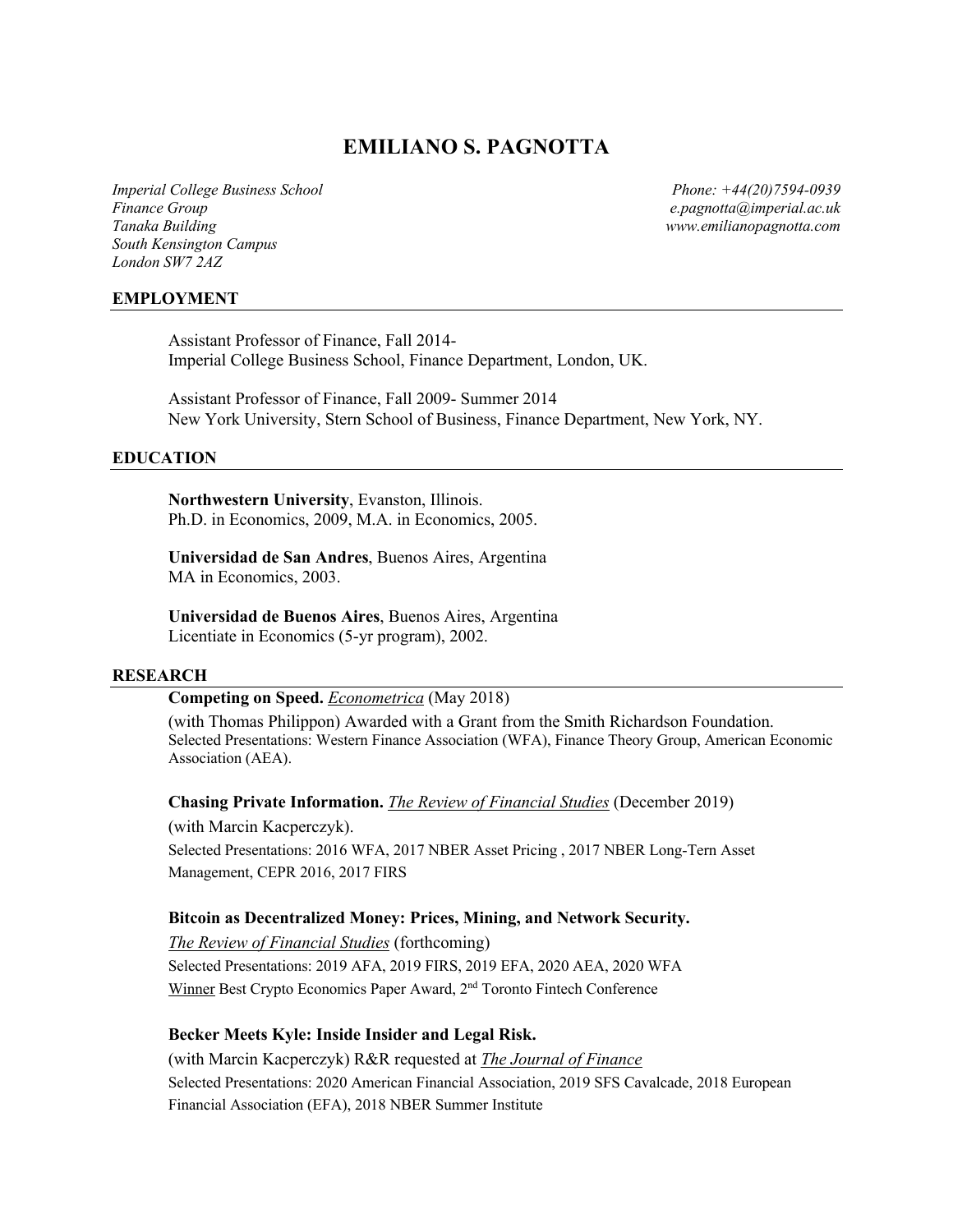# **Does Central Clearing Affect Price Stability? Evidence from Nordic Equity Markets.**

(with Albert Menkveld and Marius Zoican). R&R requested at *The Journal of Financial Economics.*

### **Speed, Fragmentation, and Asset Prices.**

Rej. with invitation to resubmit at *The Journal of Finance.* Selected Presentations: American Financial Association (AEA), Western Finance Association (WFA), SFS Cavalcade, Stern Microstructure Conference

## **An Equilibrium Valuation of Bitcoin and Decentralized Network Assets.**

(with Andrea Buraschi). #1 paper on SSRN rankings, April 2018 Selected Presentations: 2018 NBER Asset Pricing, Finance Theory Group, American Financial Association

## **Information and Liquidity Trading at Optimal Frequencies.**

(under revision) Selected presentations: MIT Sloan, NYU Stern, NYU, Columbia Business School, Econometric Society World Conference.

# **WORK IN PROGRESS**

"The Optimal Detection of Insider Trading" (with Marcin Kacperczyk and Natasha Sarin)

"Bitcoin vs. Central Banks"

"Scaling Blockchains Through Lightning"

"Information Spillovers" (with Marcin Kacperczyk)

"Secondary Market Frictions and Primary Financing Costs"

### **OTHER PUBLISHED WORK**

**Speed, Competition, and Fragmentation in Financial Markets** (Fall 2012), Center for the Study of Financial Regulation, University of Notre Dame.

**Dilemas de la Politica Comercial Externa Argentina** (book with Roberto Bouzas) 2003, Siglo XXI.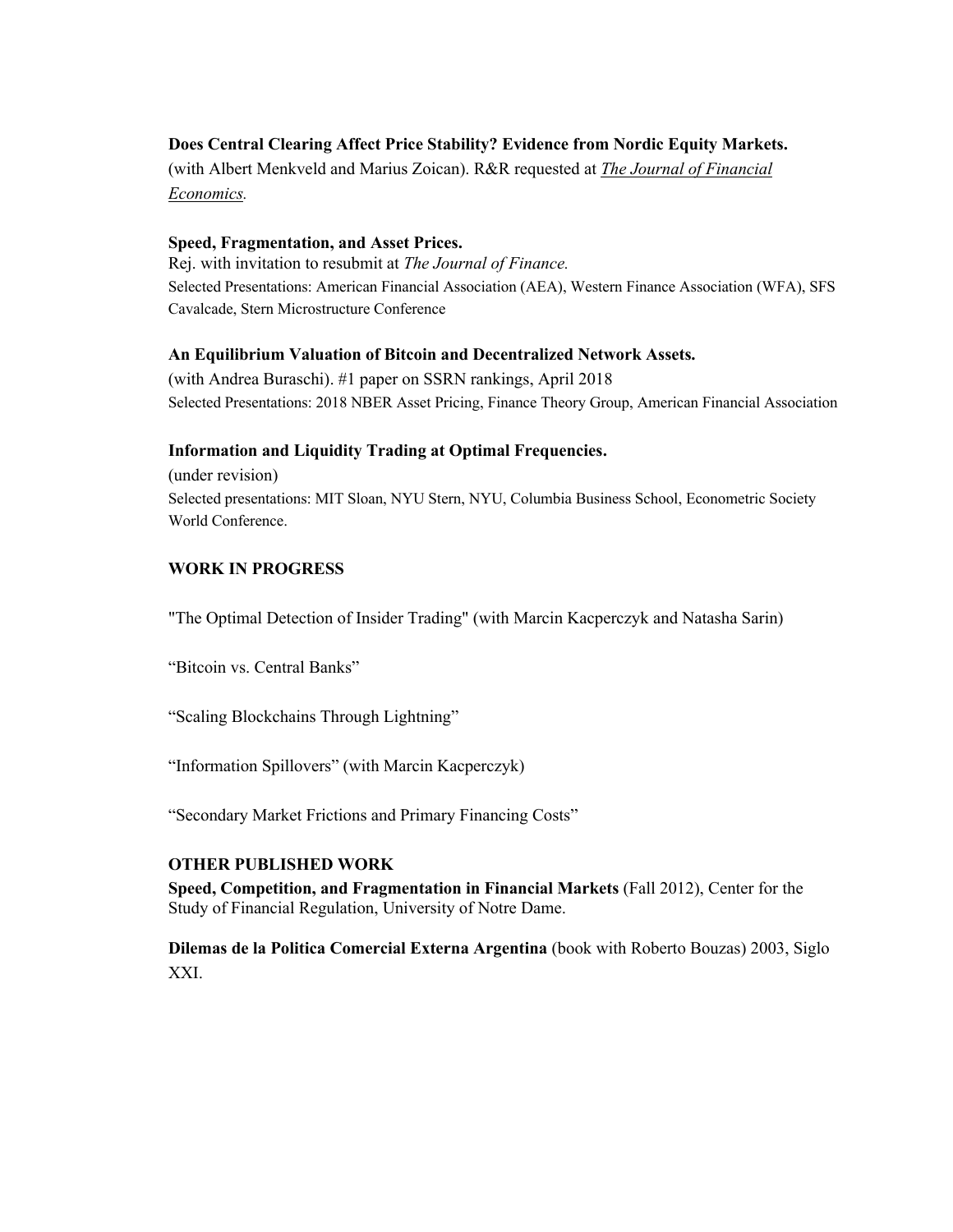## **INVITED PRESENTATIONS<sup>a</sup>**

#### **Presentations 2019-2020 (scheduled)**

- American Financial Association (AFA), San Diego
- American Economic Association (AEA), San Diego
- Western Finance Association (WFA), San Francisco
- LSE/Chicago U. Conference on the Economics of Crime (London)
- CFM-Imperial Workshop on Market Microstructure, London
- Tsinghua School of Business, Shanghai
- Frictions in Finance Imperial College London conference
- 4Nations Cup (Team GB) London School of Economics
- Durham U. Business School
- Sydney Microstructure Conference
- Duke-UNC Asset Pricing Conference
- Nova SBE Fintech Conference
- CBER Research Forum

Discussions: American Financial Association (AFA, two times), Blockchain Economic Forum, Nova SBE Fintech Conference, WFA

#### **Presentations 2018-2019**

- American Economic Association (AEA), Atlanta
- American Financial Association (AFA), Atlanta
- Society of Financial Studies (SFS) Cavalcade, Pittsburgh
- European Finance Association (EFA), Portugal
- Financial Intermediation Research Society (FIRS) Conference, Savannah
- Bloomberg Crypto Summit, London
- Swiss Finance Institute and EPFL, Lausanne
- Central European University, Budapest
- $\bullet$  2<sup>nd</sup> Toronto Fintech Conference
- Central Bank Research Association (CEBRA) Conference, Columbia University
- Einaudi Institute Economics and Finance, Rome
- Cambridge U. Alternative Finance Conference, Cambridge
- Paris-Dauphine Microstructure Conference, Paris
- Imperial College London Business School
- Bank of Canada Money and Banking Workshop, Ottawa

Discussions: Cambridge U. Corporate Finance Conference, Toronto Fintech Conference, European Financial Association

### **Presentations 2017-2018**

- NBER Summer Institute, Asset Pricing
- NBER Summer Institute, Economics of Crime
- European Financial Association (EFA), Warsaw
- Finance Theory Group (FTG) Meeting, LBS London
- Review of Economic Dynamics-Philadelphia Fed Conference on Market Fragmentation

<sup>&</sup>lt;sup>a</sup> This list does not include paper presentations by co-authors.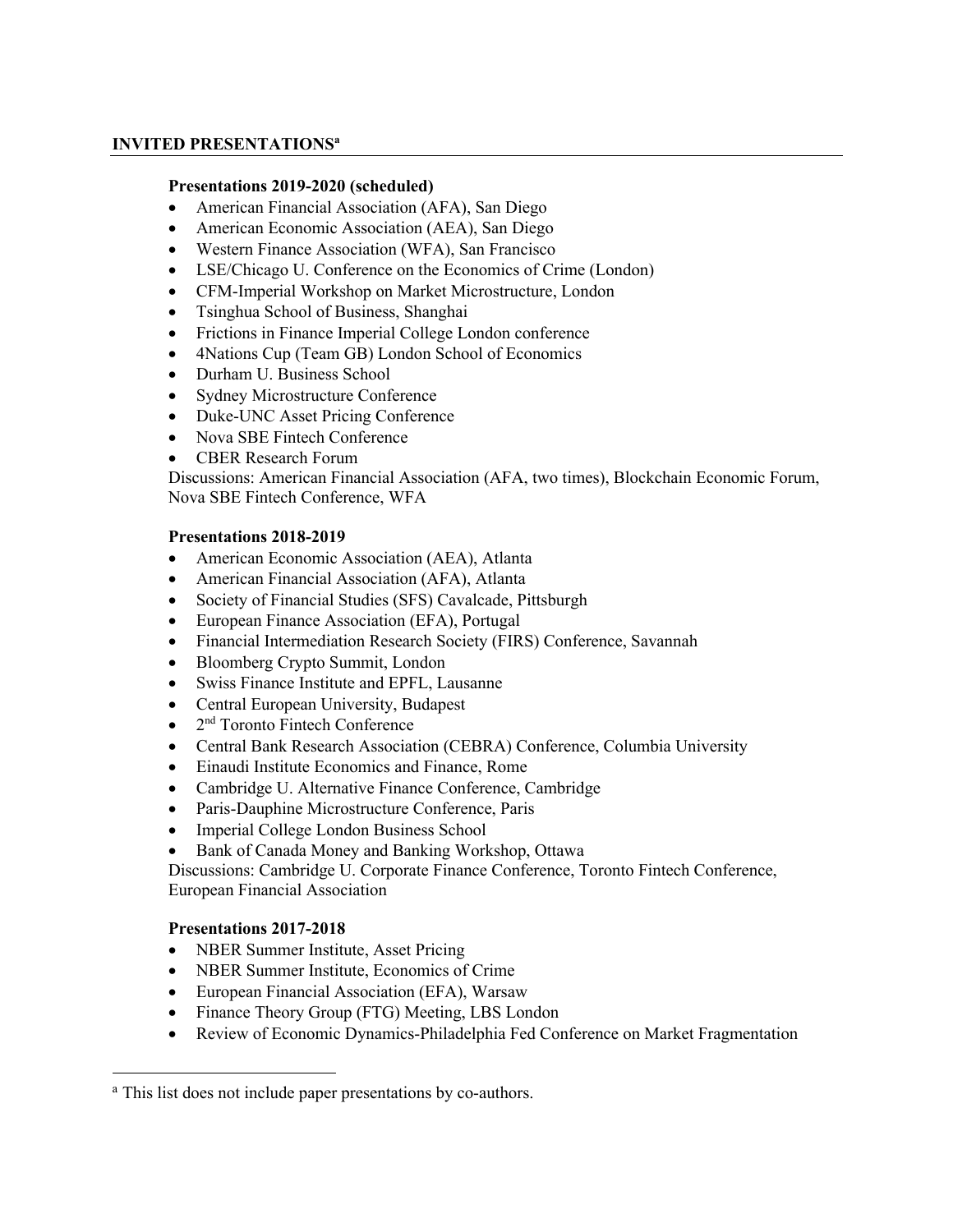• Imperial College London Business School

### **Presentations 2016-2017**

- NBER Summer Institute, Asset Pricing
- NBER Long-Term Asset Management, London
- American Economic Association (AEA), Chicago
- Financial Intermediation Research Society (FIRS) Conference, Hong Kong
- FIRN Microstructure Meetings, Sydney
- Santiago Finance Workshop, Santiago Chile
- Econometric Society China Meetings, Wu-Han
- Paul Woolley London School of Economics Conference, London
- Erasmus Liquidity Conference, Rotterdam
- The World Federation of Exchanges Conference, London

Discussions: FIRS conference, FIRN Sydney Microstructure Meetings

### **Presentations 2015-2016**

- Western Finance Association (WFA), Park City
- Society of Economic Dynamics (SED), Toulouse
- Econometric Society European Meetings, Geneva
- CEPR conference, London
- VU University, Amsterdam
- Cass Business School, London
- IESE, Barcelona

Discussions: American Financial Association (AFA), LSE Paul Woolley Conference

### **Presentations 2014-2015**

- Western Finance Association (WFA), Seattle
- Chicago Quantitative Analysis/Society of Quantitative Analysis (CQA/SQA) Annual Conference, New York
- Electronic Trading conference Toulouse School of Economics
- Brevan Howard Centre Conference on High-Frequency Trading, London
- Bank of England
- The London School of Economics, Department of Finance

Discussions: Western Finance Association (WFA)

### **Presentations 2013-2014**

- American Financial Association (AFA), Philadelphia
- SFS Cavalcade, Washington D.C.
- Society of Economic Dynamics (SED), Toronto
- Chicago Fed Workshop on Money, Banking, and Payments
- University of Amsterdam, Department of Finance
- Imperial College London, Department of Finance
- New York Federal Reserve Bank, New York
- CAFIN Conference, Santa Cruz California

### **Presentations 2012-2013**

• Stern Microstructure Conference, New York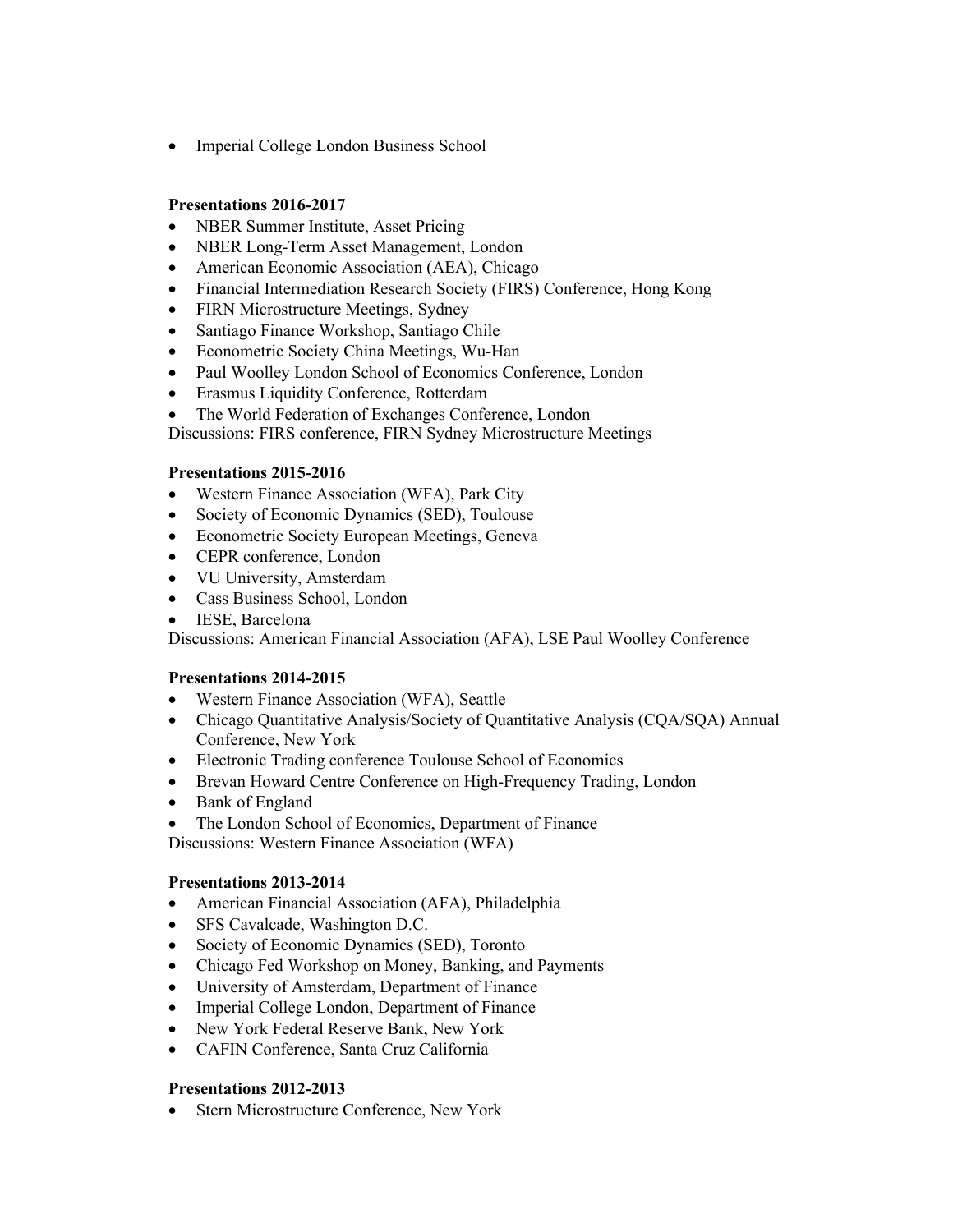- UCLA Anderson School of Management
- Toulouse School of Economics
- London School of Economics Dept. of Finance
- Swiss Finance Institute, Lugano
- 4th Annual Conference on Money, Banking and Asset Markets, Madison, WI
- Tepper-LAEF Advances in Macro Finance III, Santa Barbara, CA
- UTDT Business School, Buenos Aires
- Paris High-Frequency Trading Conference
- Paul Woolley London School of Economics Conference

Discussions: SFS Cavalcade

### **Presentations 2011-2012**

- Western Finance Association (WFA), Las Vegas
- Finance Theory Group (FTG), Harvard Business School
- Econometric Society North America Meetings, Evanston
- University of Rochester, Department of Economics
- HEC Paris, Department of Finance
- 4th Hedge Fund Research Conference Euronext, Paris
- Napa Conference on Financial Markets, Napa
- Tinbergen Institute, Amsterdam
- Universidad de San Andres, Buenos Aires
- University of Illinois at Chicago, Chicago
- Cowles Foundation General Equilibrium Conference, Yale U.

Discussions: WFA, LSE Paul Woolley Conference, NYU Stern Microstructure Conference

### **Presentations 2010-2011**

- Econometric Society World Conference, Shanghai
- Society of Economics Dynamics (SED), Ghent
- Stern's NASDAQ OMX Derivatives Research, New York
- Universidad de San Andres, Buenos Aires

Discussions: WFA, NYU Five Star Conference

### **Presentations 2009 -2010**

- Massachusetts Institute of Technology (MIT) Sloan School, Dept. of Finance
- Columbia Business School, Dept. of Finance
- INSEAD, Finance Group
- Stern School of Business, Dept. of Finance
- New York University, Dept. of Economics
- University of Toronto, Strategy Group
- UBC Sauder, Dept. of Finance
- UW Madison, Department of Finance
- ESSEC Finance, Paris
- Financial Intermediation Society, Prague (paper accepted),
- Federal Reserve Board of Governors, Washington D.C.
- Econometric Society NASM (Pittsburgh)
- Econometric Society ESEM (Milan).